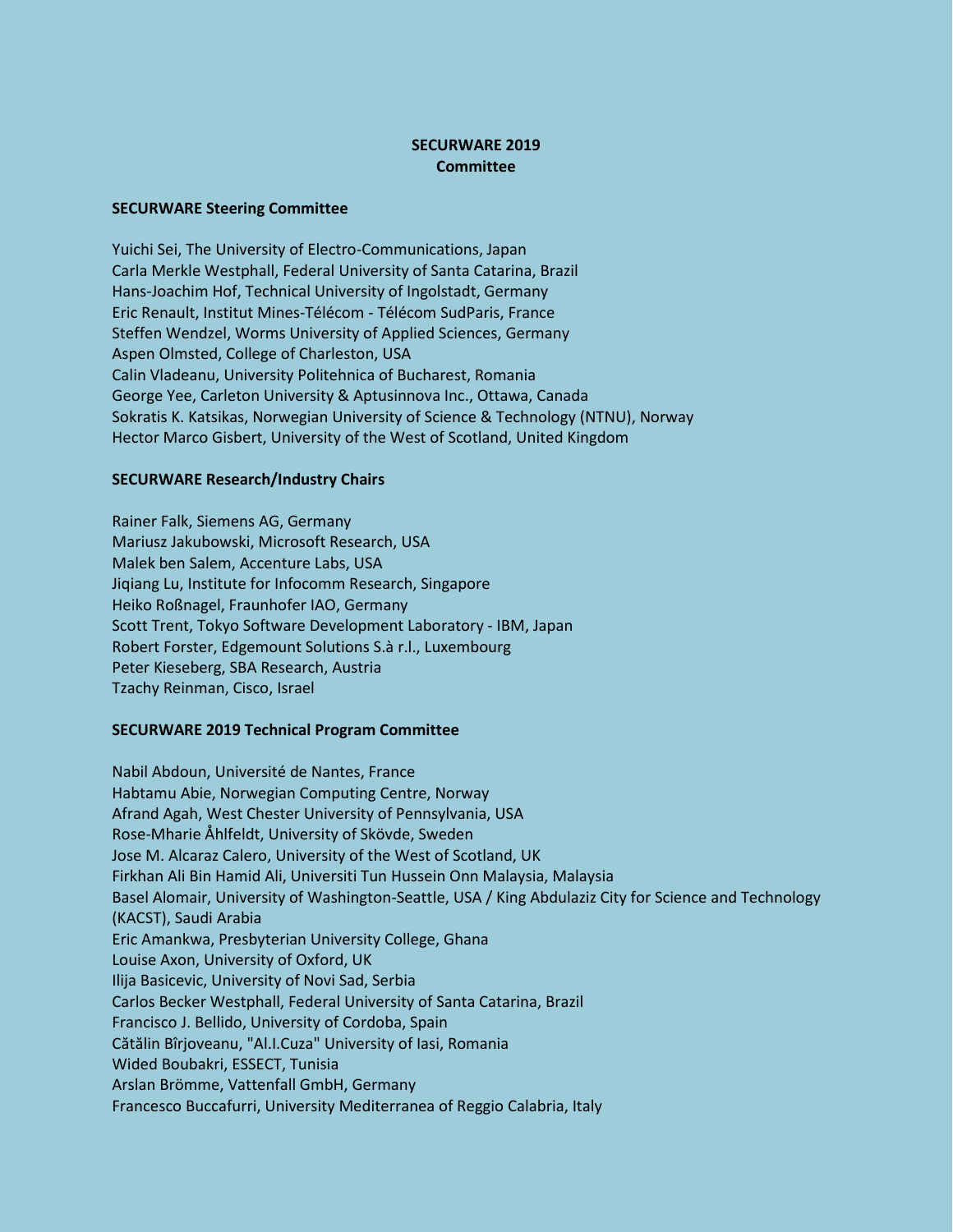Krzysztof Cabaj, Warsaw University of Technology, Poland Cándido Caballero-Gil, University of La Laguna, Spain Luca Calderoni, University of Bologna, Italy Paolo Campegiani, Bit4id, Italy Juan-Vicente Capella-Hernández, Universitat Politècnica de València, Spain Aldar Chan, University of Hong Kong, Hong Kong Tan Saw Chin, Multimedia University, Malaysia Te-Shun Chou, East Carolina University, USA Marijke Coetzee, Academy of Computer Science and Software Engineering | University of Johannesburg, South Africa Gianpiero Costantino, Istituto di Informatica e Telematica | Consiglio Nazionale delle Ricerche, Pisa, Italy Jun Dai, California State University, USA Roberto Carbone, Security and Trust Research Unit - Fondazione Bruno Kessler, Italy Jörg Daubert, Technische Universität Darmstadt, Germany Ruairí de Fréin, Dublin Institute of Technology, Ireland P.P. Deepthi, National Institute of Technology Calicut, Kerala, India Michele Di Lecce, iInformatica S.r.l.s., Matera, Italy Josep Domingo Ferrer, Universitat Rovira i Virgili, Spain Changyu Dong, Newcastle University, UK Safwan El Assad, University of Nantes/Polytech Nantes, France Tewfiq El Maliki, University of Applied Sciences Geneva, Switzerland Navid Emamdoost, University of Minnesota, USA Rainer Falk, Siemens AG, Germany Eduardo B. Fernandez, Florida Atlantic University, USA Daniel Fischer, Technische Universität Ilmenau, Germany Robert Forster, Edgemount Solutions S.à r.l., Luxembourg Steven Furnell, University of Plymouth, UK Amparo Fuster-Sabater, Institute of Physical and Information Technologies -CSIC, Madrid, Spain François Gagnon, Cégep Sainte-Foy, Canada Clemente Galdi, University of Napoli "Federico II", Italy Michael Goldsmith, University of Oxford, UK Stefanos Gritzalis, University of the Aegean, Greece Vincent Grosso, CNRS/Université de Saint-Etienne, France Bidyut Gupta, Southern Illinois University Carbondale, USA Faisal Hameed, University of Oxford, UK Jinguang Han, Nanjing University of Finance and Economics, China Petr Hanáček, Brno University of Technology, Czech Republic Daniel Harkins, Hewlett-Packard Enterprise, USA Ragib Hasan, University of Alabama at Birmingham, USA Dominik Herrmann, University of Bamberg, Germany Hans-Joachim Hof, Technical University of Ingolstadt, Germany Fu-Hau Hsu, National Central University, Taiwan Abdullah Abu Hussein, St. Cloud State University, USA Sergio Ilarri, University of Zaragoza, Spain Roberto Interdonato, Uppsala University, Sweden Vincenzo Iovino, University of Luxembourg, Luxembourg Mariusz Jakubowski, Microsoft Research, USA P. Prasad M. Jayaweera, University of Sri Jayewardenepura, Sri Lanka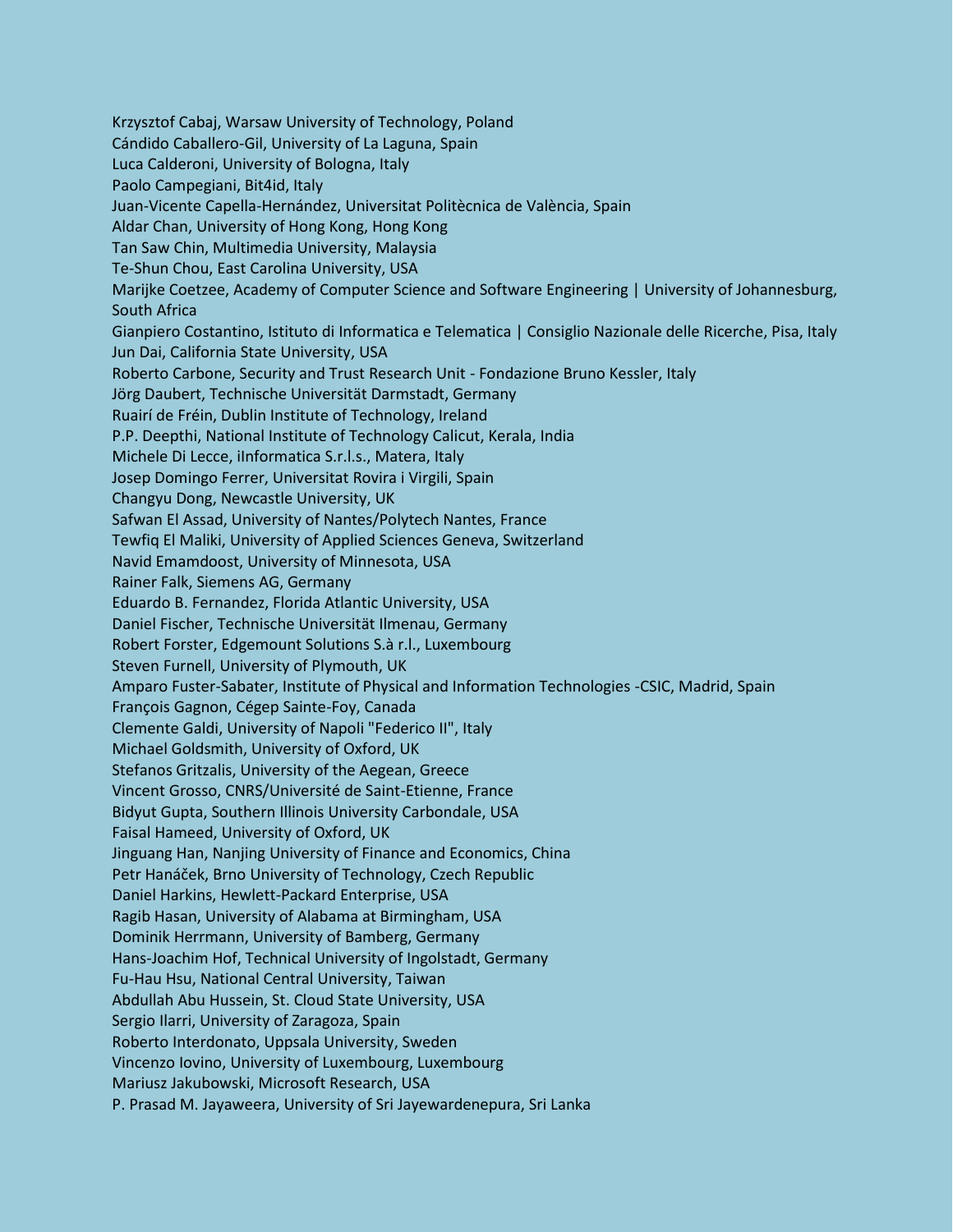Nan Jiang, East China Jiaotong University, China Anatoli Kalysch, Friedrich-Alexander-Universität Erlangen-Nürnberg, Germany Georgios Kambourakis, University of the Aegean, Greece Joarder Kamruzzaman, Federation University Australia | Gippsland Campus, Australia Erisa Karafili, Imperial College London, UK Toshihiko Kato, University of Electro-Communications Tokyo, Japan Sokratis K. Katsikas, Norwegian University of Science and Technology, Norway Peter Kieseberg, SBA Research, Austria Hyunsung Kim, Kyungil University, Korea Kwangjo Kim, Graduate School of Information Security (GSIS) | School of Computing (SOC) | KAIST, Korea Ezzat Kirmani, St. Cloud State University, USA Vitaly Klyuev, University of Aizu, Japan Sandra König, Austrian Institute of Technology, Austria Hristo Koshutanski, Atos, Spain Igor Kotenko, SPIIRAS, Russia Lukas Kralik, Tomas Bata University in Zlin, Czech Republic Lam-for Kwok, City University of Hong Kong, PRC Ruggero Donida Labati, Università degli Studi di Milano, Italy Romain Laborde, University Paul Sabatier (Toulouse III), France Xabier Larrucea Uriarte, Tecnalia, Spain Martin Latzenhofer, AIT Austrian Institute of Technology GmbH, Austria Gyungho Lee, College of Informatics - Korea University, South Korea Albert Levi, Sabanci University, Turkey Shimin Li, Winona State University, USA Wenjuan Li, City University of Hong Kong, Hong Kong Xiangxue Li, East China Normal University, China Jingqiang Lin, Chinese Academy of Sciences, China Giovanni Livraga, Università degli Studi di Milano, Italy Haibing Lu, Santa Clara University, USA Jiqiang Lu, Institute for Infocomm Research, Singapore Flaminia Luccio, Università Ca' Foscari Venezia, Italy Duohe Ma, Institute of Information Engineering - Chinese Academy of Sciences, China Olaf Manuel Maennel, Tallinn University of Technology (TalTech), Estonia Feng Mao, WalmartLabs, USA Hector Marco Gisbert, University of the West of Scotland, UK Isabella Mastroeni, University of Verona, Italy Barbara Masucci, Università di Salerno, Italy Ilaria Matteucci, Istituto di Informatica e Telematica | Consiglio Nazionale delle Ricerche, Pisa, Italy Ioannis Mavridis, University of Macedonia, Thessaloniki, Greece Wojciech Mazurczyk, Warsaw University of Technology, Poland Catherine Meadows, Naval Research Laboratory, USA Tal Melamed, FBK, Italy / AppSec Labs, Israel Weizhi Meng, Technical University of Denmark, Denmark Fatiha Merazka, University of Science & Technology Houari Boumediene, Algeria Carla Merkle Westphall, Federal University of Santa Catarina (UFSC), Brazil Aleksandra Mileva, University "Goce Delcev" in Stip, Republic of Macedonia Paolo Modesti, Teesside University, UK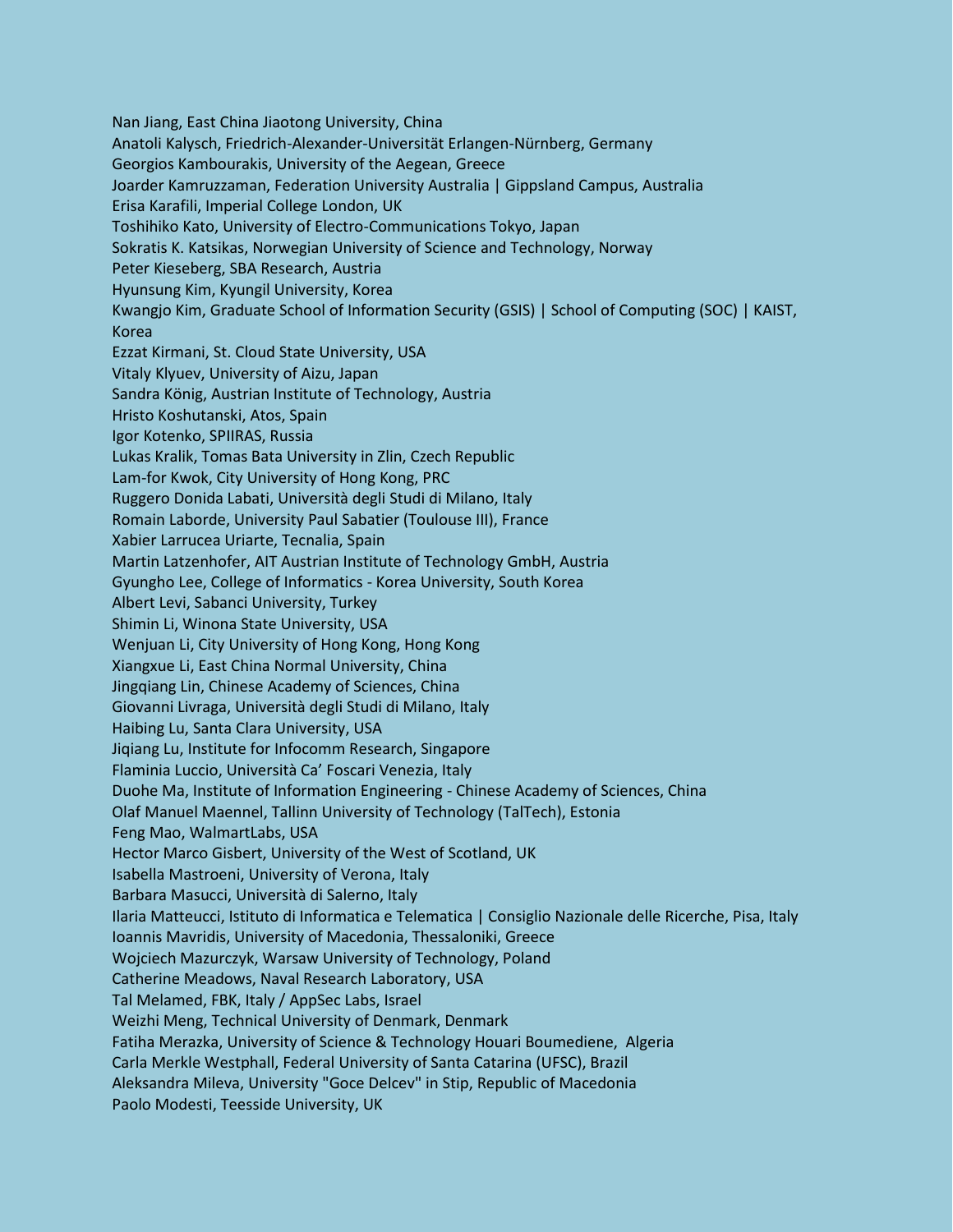Fadi Mohsen, University of Michigan – Flint, USA Haralambos Mouratidis, University of Brighton, UK Julian Murguia, Omega Krypto, Uruguay Syed Naqvi, Birmingham City University, UK Mehrdad Nojoumian, Florida Atlantic University, USA David Nuñez, University of Malaga, Spain Jason R. C. Nurse, University of Oxford, UK Aspen Olmsted, College of Charleston, USA Carlos Enrique Palau Salvador, Universidad Politecnica de Valencia, Spain Brajendra Panda, University of Arkansas, USA Zeeshan Pervez, University of the West of Scotland, UK Nikolaos Pitropakis, Edinburgh Napier University, UK Mila Dalla Preda, University of Verona, Italy Walter Priesnitz Filho, Federal University of Santa Maria, Rio Grande do Sul, Brazil Héctor D. Puyosa P., Universidad Politécnica de Cartagena, Spain Khandaker A. Rahman, Saginaw Valley State University, USA Silvio Ranise, Fondazione Bruno Kessler, Trento, Italy Kasper Rasmussen, University of Oxford, UK Danda B. Rawat, Howard University, USA Tzachy Reinman, Cisco, Israel Eric Renault, Institut Mines-Télécom - Télécom SudParis, France Leon Reznik, Rochester Institute of Technology, USA Martin Ring, Bosch Engineering GmbH Abstatt, Germany Ricardo J. Rodríguez, University of Zaragoza, Spain Juha Röning, University of Oulu, Finland Heiko Roßnagel, Fraunhofer IAO, Germany Antonio Ruiz Martínez, University of Murcia, Spain Giovanni Russello, University of Auckland, New Zealand Seref Sagiroglu, Gazi University, Ankara, Turkey Abdel-Badeeh M. Salem, Ain Shams University, Cairo, Egypt Simona Samardjiska, Digital Security Group | ICIS | Radboud University, Netherlands Rodrigo Sanches Miani, Universidade Federal de Uberlândia, Brazil Luis Enrique Sánchez Crespo, University of Castilla-la Mancha & Marisma Shield S.L., Spain Anderson Santana de Oliveira, SAP Labs, France Vito Santarcangelo, University of Catania, Italy Hanae Sbai, University of Hassan II, Morocco Stefan Schauer, AIT Austrian Institute of Technology GmbH - Vienna, Austria Stefan Schiffner, UniversityofLuxembourg, Luxembourg Sebastian Schinzel, Münster University of Applied Sciences, Germany Yuichi Sei, The University of Electro-Communications, Japan Ana Serrano, University of the West of Scotland, UK Christoph Stach, University of Stuttgart, Germany Hung-Min Sun, National Tsing Hua University, Taiwan Kun Sun, George Mason University, USA Chamseddine Talhi, École de technologie supérieure, Montréal, Canada Li Tan, Washington State University, USA Enrico Thomae, Operational Services GmbH, Germany Tony Thomas, Indian Institute of Information Technology and Management - Kerala, India